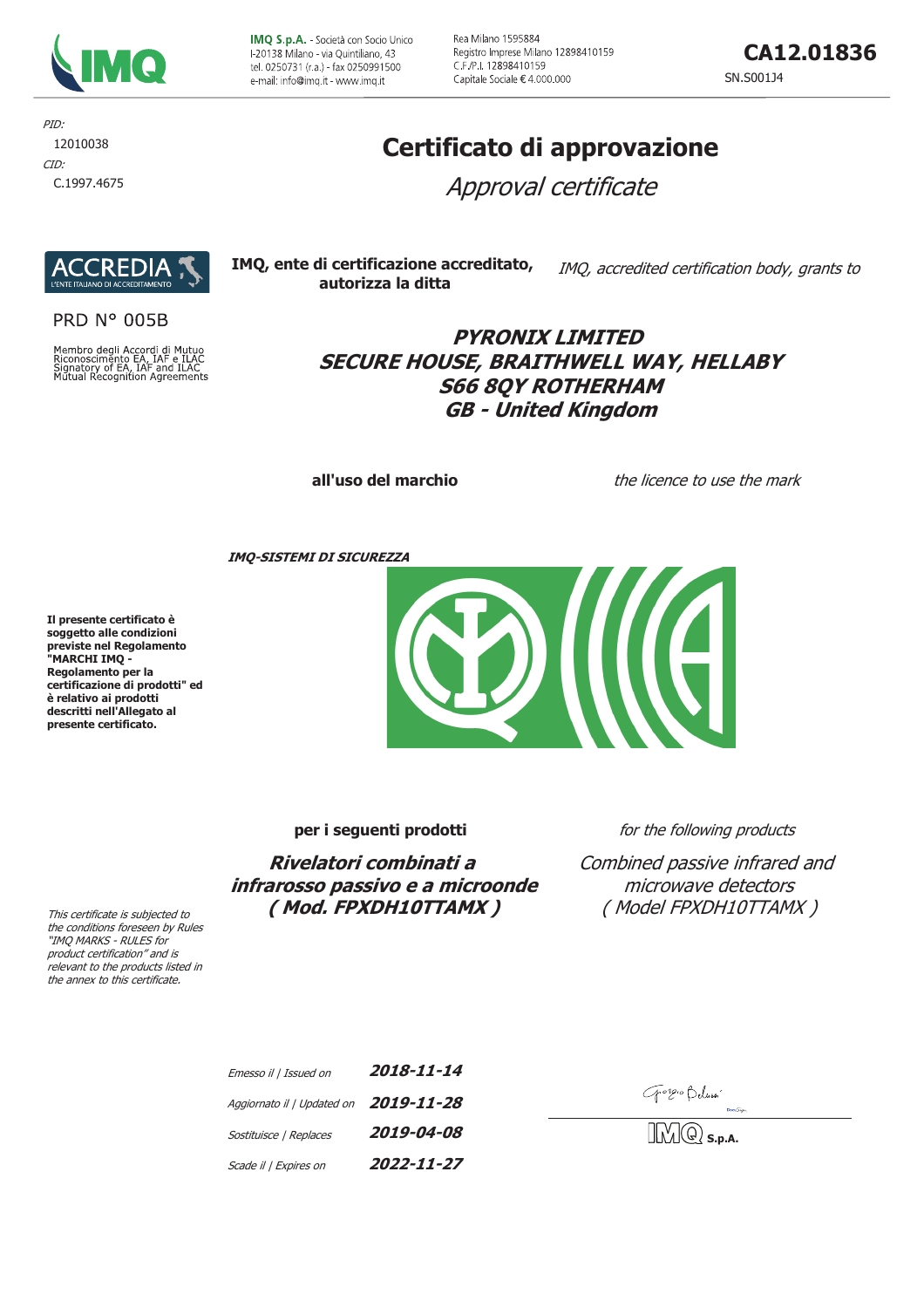

**IMO S.p.A. - Società con Socio Unico** E20138 Milano - via Quintiliano, 43 tel. 0250731 (r.a.) - fax 0250991500 e-mail: info@imq it - www.imq.it

Rea Milano 1595884 Registro Imprese Milano 12898410159 C.F./P.I. 12898410159 Capitale Sociale € 4.000.000

**IMO CICTEMI** DI

ASTEPIL DI<br>SICHREZZA

Allegato - Certificato di approvazione **Annex - Approval certificate** 

Emesso il / Issued on 2018-11-14 Aggiornato il | Updated on 2019-11-28 Sostituisce / Replaces 2019-04-08 Scade il / Expires on 2022-11-27

**Prodotto | Product** 

## Rivelatori combinati a infrarosso passivo e a microonde **Combined passive infrared and microwave detectors**

#### **Concessionario | Licence Holder**

**PYRONIX LIMITED** SECURE HOUSE, BRAITHWELL WAY, HELLABY **S66 80Y ROTHERHAM GB - United Kingdom** 

#### Costruito a | Manufactured at

C04926818 518126 Xixiang Town, Baoan, Shenzhen

Copia del presente certificato deve essere conservata presso i luoghi di produzione sopra elencati.

#### **Norme / Specifiche tecniche**

Prodotto/i conforme/i alle Norme/Specifiche tecniche: EN 50131-1:2006+ A1:2009 + A2:2017 EN 50131-2-4:2008 EN 50130-4:2011 + A1:2014 EN 50130-5:2011

#### **Standards / Technical specifications**

Copy of this certificate must be available at the manufacturing places listed above

China

**Marchio | Mark** 

Product/s complying to Standards/Technical specifications: EN 50131-1:2006+ A1:2009 + A2:2017 EN 50131-2-4:2008  $FN$  50130-4:2011 + A1:2014 EN 50130-5:2011

#### **Rapporti | Test Reports**

#### SS18-0030179-01.2

PT.O0010O

#### Caratteristiche tecniche | Technical characteristics

| Tensione nominale alimentazione   Rated supply voltage 13.8 V                                  |
|------------------------------------------------------------------------------------------------|
| Corrente massima assorbita   Rated current 91 mA                                               |
| Portata massima   Maximum range 10 m                                                           |
| Frequenza di lavoro (microonde)   Operating frequency 9,9 - 10,525 - 10,587 GHz<br>(microwave) |
| Sensore piroelettrico (infrarossi)   Pyro sensor (infrared) NIPPON CERAMIC- SFG323-671         |
| Grado di protezione dell'involucro   Degree of protection for <b>IP55</b><br>the enclosure     |
| Grado di sicurezza   Security grade 2                                                          |
| Classe ambientale   Environmental class IV                                                     |
|                                                                                                |

### Articoli (con dettagli) | Articles (with details)

AR.SOOAUX

Marca / Trade mark PYRONIX Modello | Model FPXDH10TTAMX Collegamento circuiti ad infrarossi e microonde | Connection AND of infrared and microwave circuits

#### **Ulteriori informazioni | Additional Information**

Seconda "X" = frequenza di lavoro della microonda (1 - 9.9 GHz, 2 - 10.525 GHz, 3 - 10.587 GHz).

Second "X" = microwave operating frequency  $(1 - 9.9$  GHz,  $2 - 10.525$  GHz,  $3 - 10.587$  GHz).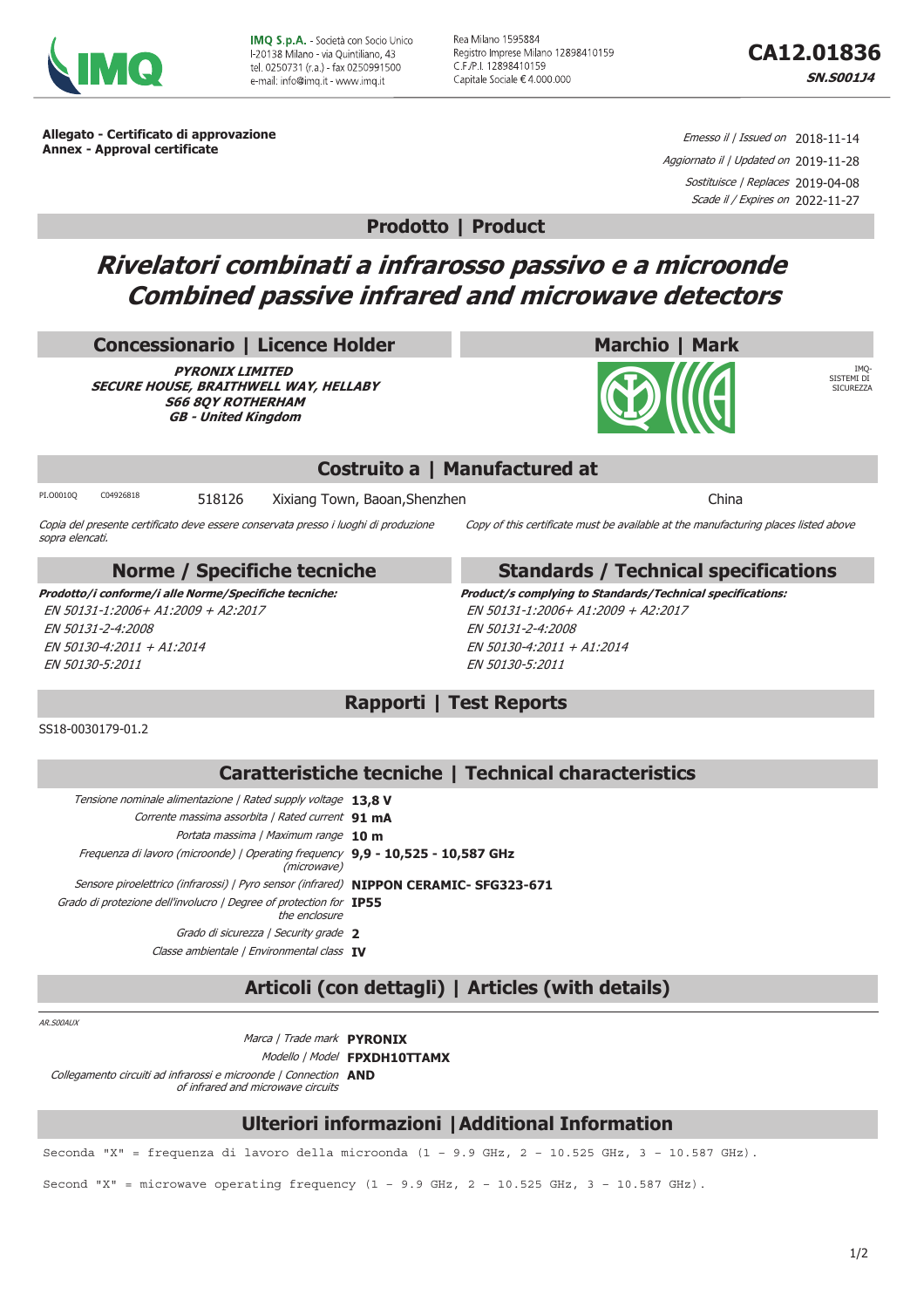

Rea Milano 1595884 Registro Imprese Milano 12898410159 C.F./P.I. 12898410159 Capitale Sociale €4.000.000

#### Diritti di concessione | Annual Fees

SN.S001J4

EMT.120100.DA2U Importo modelli IMQ - rivelatori - 1201 - Rivelatori | IMQ models - detectors - 1201 - Detectors

 $\mathbf{1}$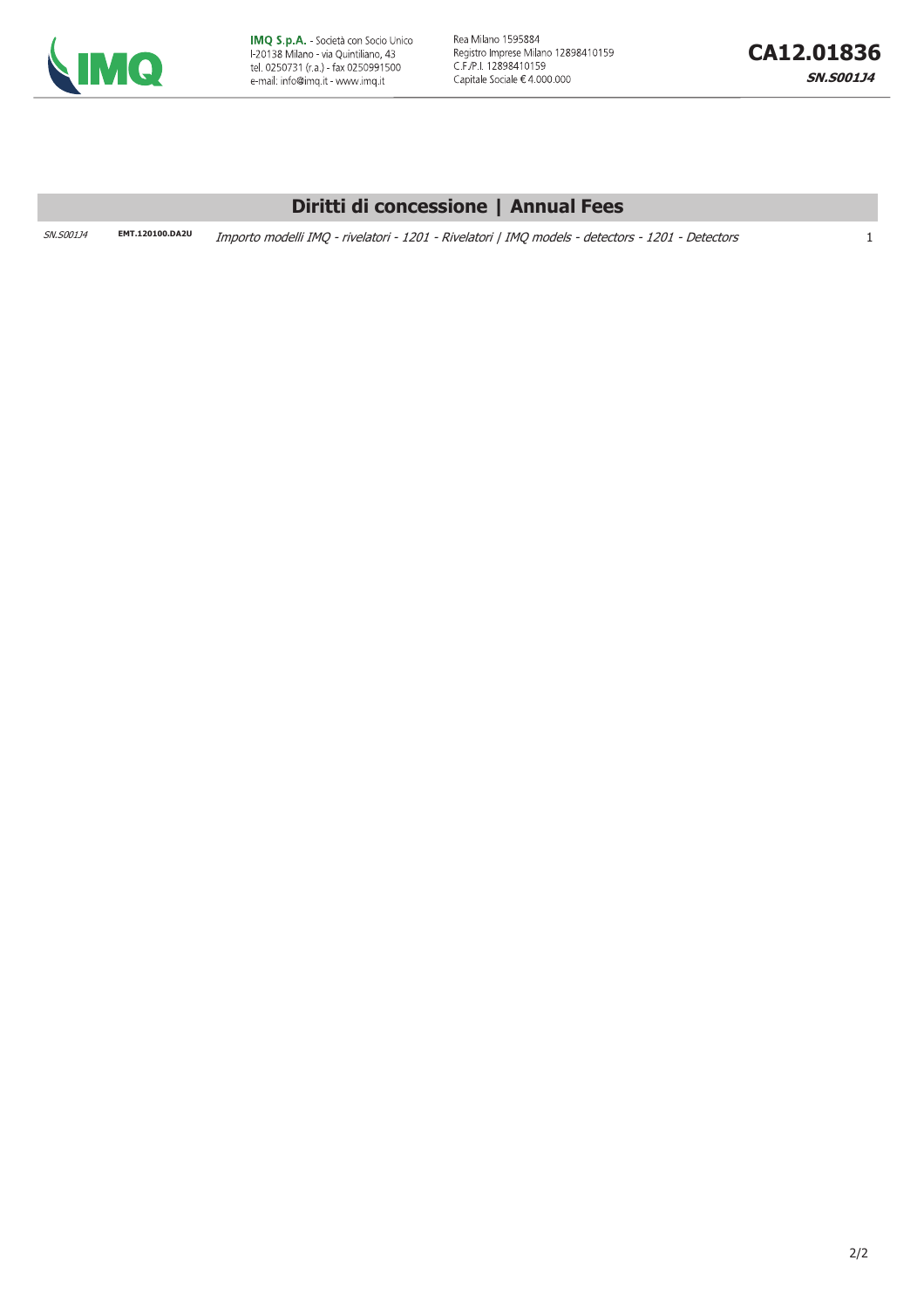

**IMO S.p.A.** - Società con Socio Unico L20138 Milano - via Quintiliano, 43 tel. 0250731 (r.a.) - fax 0250991500 e-mail: info@imq it - www.imq.it

Rea Milano 1595884 Registro Imprese Milano 12898410159 C.F./P.I. 12898410159 Capitale Sociale € 4.000.000

IMQ-SISTEMI DI SICUREZZA

**Allegato - Certificato di approvazione Annex - Approval certificate**

Emesso il / Issued on 2018-11-14 Aggiornato il | Updated on 2019-11-28 Sostituisce | Replaces 2019-04-08 Scade il / Expires on 2022-11-27

**Prodotto | Product**

## **Rivelatori combinati a infrarosso passivo e a microonde Combined passive infrared and microwave detectors**

#### **Concessionario | Licence Holder**

**PYRONIX LIMITED SECURE HOUSE, BRAITHWELL WAY, HELLABY S66 8QY ROTHERHAM GB - United Kingdom**

#### **Costruito a | Manufactured at**

PI.00010Q C04926818 518126 Xixiang Town, Baoan, Shenzhen

Copia del presente certificato deve essere conservata presso i luoghi di produzione sopra elencati.

#### **Norme / Specifiche tecniche**

EN 50131-1:2006+ A1:2009 + A2:2017 EN 50131-2-4:2008 EN 50130-4:2011 + A1:2014 EN 50130-5:2011

#### **Standards / Technical specifications**

Copy of this certificate must be available at the manufacturing places listed above

**Marchio | Mark**

**Prodotto/i conforme/i alle Norme/Specifiche tecniche: Product/s complying to Standards/Technical specifications:** EN 50131-1:2006+ A1:2009 + A2:2017 EN 50131-2-4:2008 EN 50130-4:2011 + A1:2014 EN 50130-5:2011

### **Rapporti | Test Reports**

#### SS18-0030179-01.2

#### **Caratteristiche tecniche | Technical characteristics**

| Tensione nominale alimentazione   Rated supply voltage 13.8 V                                  |
|------------------------------------------------------------------------------------------------|
| Corrente massima assorbita   Rated current 91 mA                                               |
| Portata massima   Maximum range 10 m                                                           |
| Frequenza di lavoro (microonde)   Operating frequency 9,9 - 10,525 - 10,587 GHz<br>(microwave) |
| Sensore piroelettrico (infrarossi)   Pyro sensor (infrared) NIPPON CERAMIC- SFG323-671         |
| Grado di protezione dell'involucro   Degree of protection for <b>IP55</b><br>the enclosure     |
| Grado di sicurezza   Security grade 2                                                          |
| Classe ambientale   Environmental class IV                                                     |
|                                                                                                |

## **Articoli (con dettagli) | Articles (with details)**

AR.S00AUX

Marca | Trade mark **PYRONIX** Modello | Model **FPXDH10TTAMX** Collegamento circuiti ad infrarossi e microonde | Connection **AND** of infrared and microwave circuits

#### **Ulteriori informazioni |Additional Information**

Seconda "X" = frequenza di lavoro della microonda (1 – 9.9 GHz, 2 – 10.525 GHz, 3 – 10.587 GHz).

Second "X" = microwave operating frequency  $(1 - 9.9$  GHz,  $2 - 10.525$  GHz,  $3 - 10.587$  GHz).